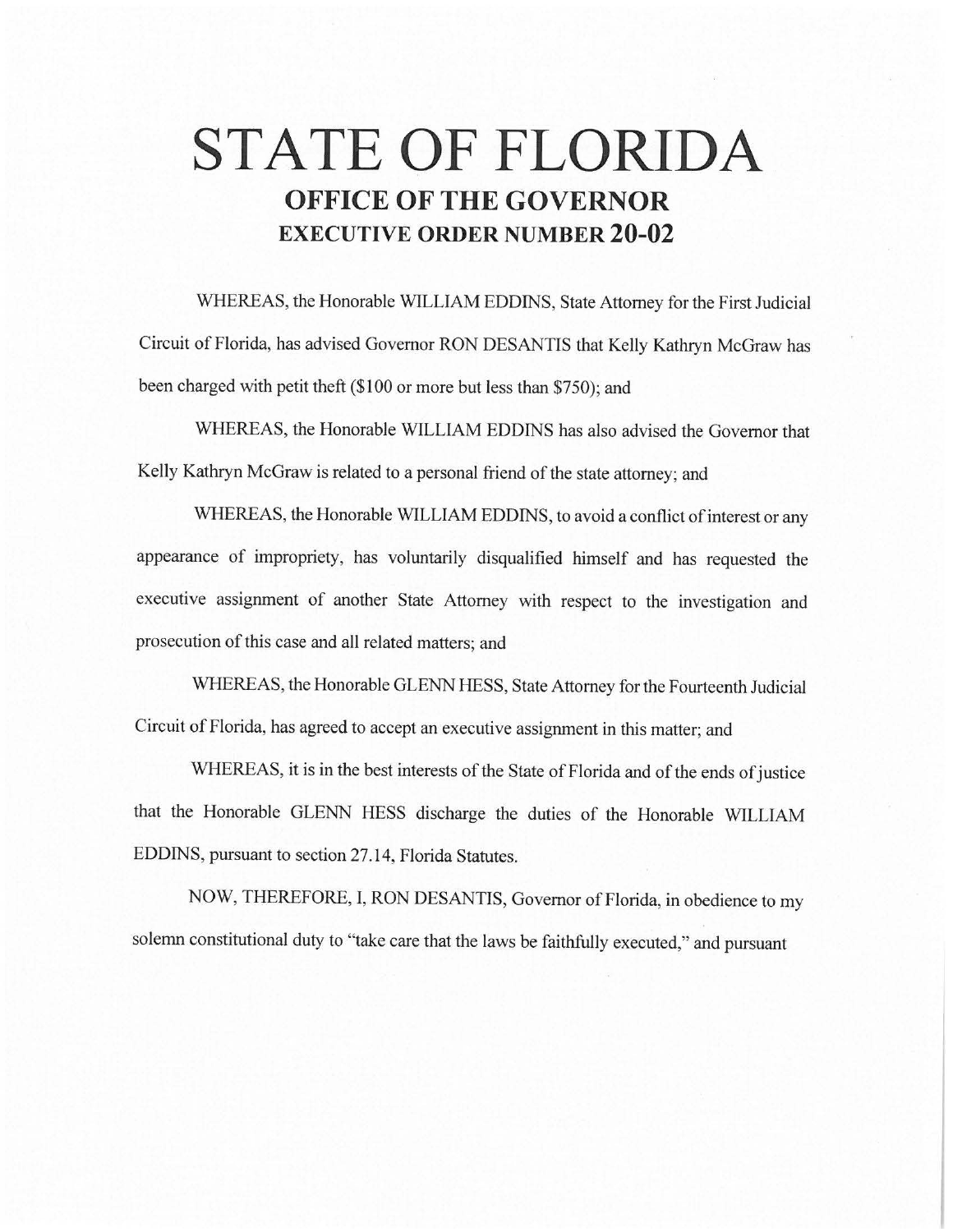to the Constitution and laws of the State of Florida, issue the following Executive Order, effective immediately:

## Section 1.

The Honorable GLENN HESS, State Attorney for the Fourteenth Judicial Circuit of Florida, referred to as the "Assigned State Attorney," is assigned to discharge the duties of the Honorable WILLIAM EDDINS, State Attorney for the First Judicial Circuit of Florida, as they relate to the investigation, prosecution, and all matters related to Kelly Kathryn McGraw. Section 2.

The Assigned State Attorney or one or more Assistant State Attorneys and Investigators, who have been designated by the Assigned State Attorney, shall proceed immediately to the First Judicial Circuit of Florida, and are vested with the authority to perform the duties prescribed herein.

## Section 3.

All residents of the First Judicial Circuit are requested, and all public officials are directed, to cooperate and render whatever assistance is necessary to the Assigned State Attorney, so that justice may be served.

## Section 4.

The period of this Executive Assignment shall be for one (I) year, to and including January 10, 2021.